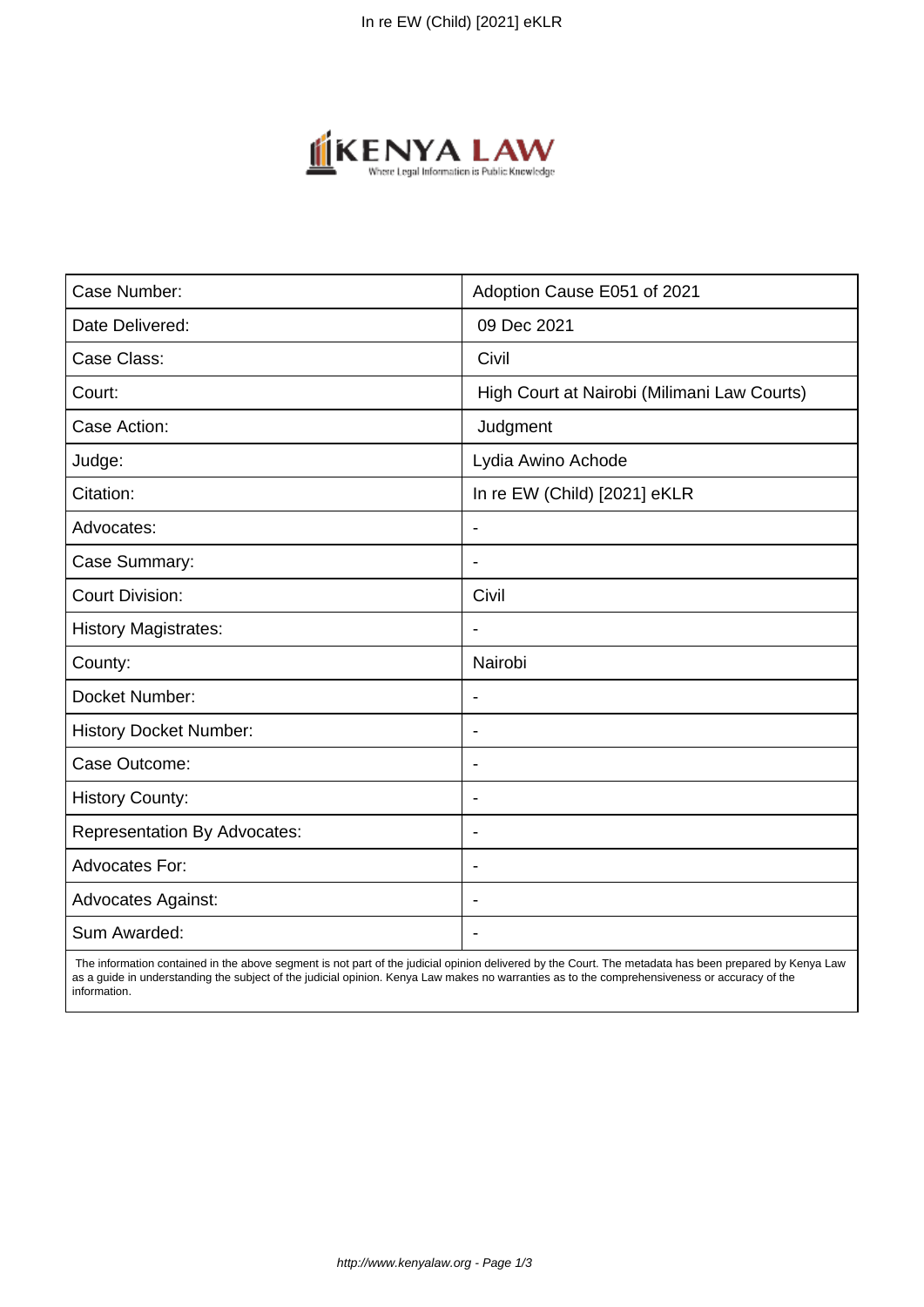### **REPUBLIC OF KENYA**

### **IN THE HIGH COURT AT NAIROBI**

#### **ADOPTION CAUSE NO. E051 OF 2021**

### **IN THE MATTER OF THE CHILDREN'S ACT NO. 8 OF 2011**

#### **IN THE MATTER OF AN APPLICATION FOR THE ADOPTION OF BABY EW (CHILD)**

## **BY**

### **JMM AND TM (APPLICANTS)**

#### **JUDGMENT**

1. The application before Court is an originating summons dated  $8<sup>th</sup>$  March 2021 seeking substantively the adoption of baby EW, by the Applicants JMM and TM. From the record, the Applicants are in a monogamous marriage, which was solemnized at [Particulars withheld] Christian Centre on 10<sup>th</sup> December 1994 as evinced by the Certificate of Marriage serial No.xxxxxx. they have no children of their own and wish to adopt a male child known as baby EW.

2. The pleadings indicate that the  $1<sup>st</sup>$  Applicant JMM is an accountant at [Particulars withheld] and TM, the  $2<sup>nd</sup>$  Applicant is a business woman. They reside at Syokimau within Machakos County.

3. The records before the court indicate that the minor in this mater was born on  $16<sup>th</sup>$  December 2015 as evinced by Birth Notification Serial No xxxxxx. The child was willfully surrendered by her biological mother DAO immediately after birth, who gave her final consent allowing adoption of baby E on  $8<sup>th</sup>$  June 2016

4. Prior to the hearing of the adoption application, Child Welfare Society of Kenya filed a report dated 11<sup>th</sup> November 2020 and issued a certificate serial No. xxx declaring the child free for adoption. The guardian ad litem FMM filed a report dated  $6<sup>th</sup>$  August 2021, which was favorable and recommended the adoption of the minor by the Applicants.

5. An officer from the office of the Director of children's Services conducted home visits and established that the Applicant is financially and emotionally capable of providing for the upkeep and education of the minor. He filed a report dated 23<sup>rd</sup> September 2021 recommending the adoption for reasons that the child stands to benefit from the opportunities provided by becoming a child of the Applicants. That he will gain a family and grow up in a stable home. The Applicants were found to have fulfilled the statutory requirements for adoption.

6. Article 53(2) of the Constitution, provides the overarching principle which must apply whenever any decision concerning a child is to be considered. It provides that:

#### **"A child's best interests are of paramount importance in every matter concerning the child."**

This constitutional and internationally applicable principle is embedded and amplified in the Children's Act No.8 of 2001, particularly at section 4(3) of the Act.

7. This is also a local adoption and after a careful assessment of the reports filed herein, I am convinced that the Applicants have fulfilled all the legal requirements relating to the adoption of the minor. The 1<sup>st</sup> Applicant, JMM was born on 13<sup>th</sup> June 1967 and is aged 54 years while TM,  $2<sup>nd</sup>$  Applicant, was born on  $10<sup>th</sup>$  November 1968 and is 53 years old. They are therefore within the age bracket eligible to adopt, being an adult having attained the age of twenty-five years and are at least 21 years older than the child but have not attained the age of sixty-five years as provided by Section 158(1) of the Children's Act No. 8 of 2011. The Applicants also